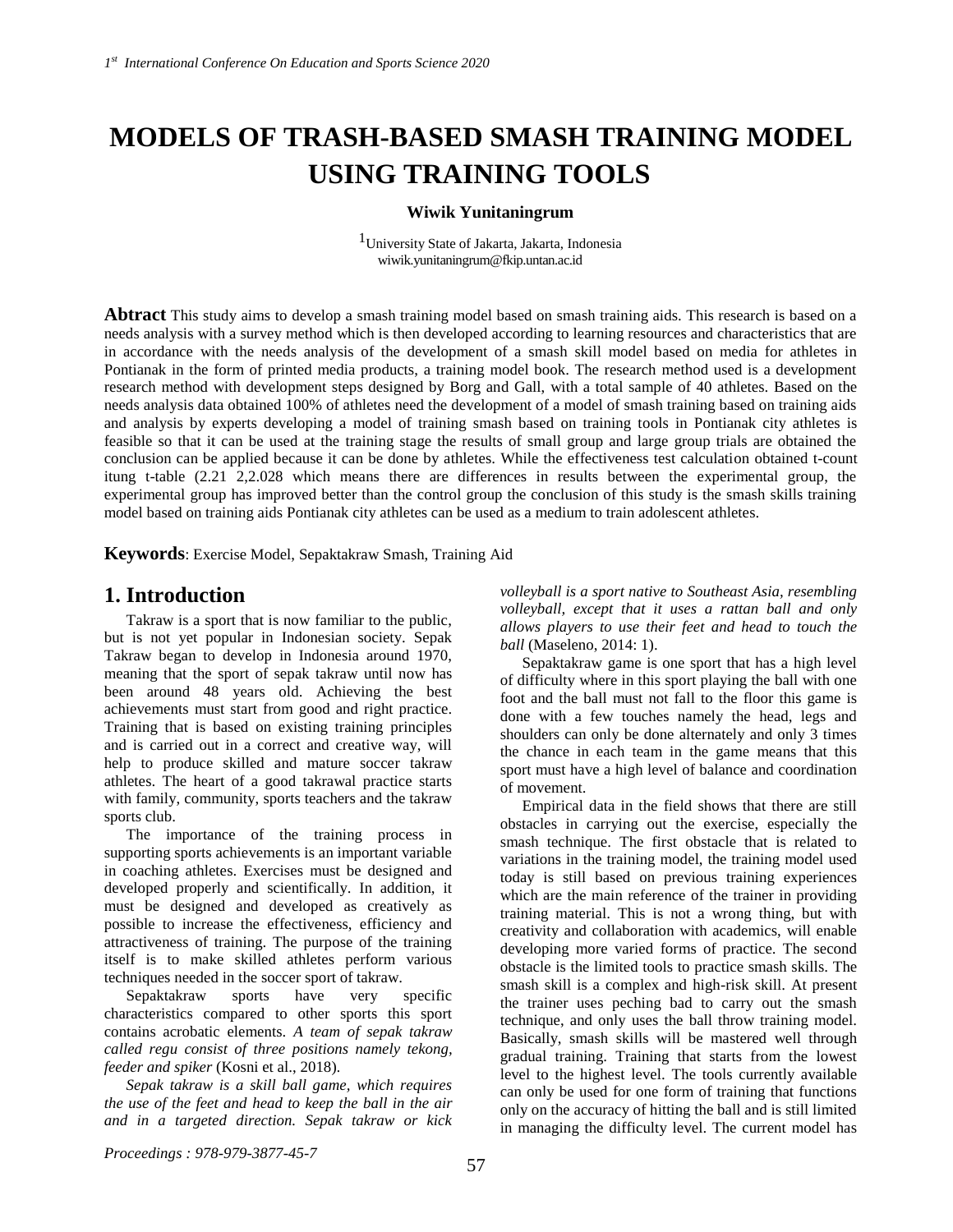*1 st International Conference On Education and Sports Science 2020* not been able to meet the needs of the trainer in regulating the level of training.

The presence of tools / media in the training process, has a very important meaning, because in these activities by presenting the media as an intermediary is able to help athletes focus more on practicing certain techniques. Training media can be used in the context of efforts to improve or enhance the quality of the training process to accelerate the process of mastering techniques / skills.

Tool modification, proven to be able to increase the interest in sports activities, so that sports participation becomes higher, this is like what Sanz did when modifying tennis training equipment for beginner tennis athletes Sanz (2017: 8-9). Beginners in tennis, show more interest in the game of tennis when practicing using a modified tool that is combined with the game. In volleyball, Smith & Randall has also done equipment modification designed to promote skill acquisition, equipment innovation, and assessment of Smith & Randall skill acquisition (Smith & Randall, 1994). (Buszard et al., 2017) in their research stated that, studies consistently provide positive results for children playing tennis with modified equipment. Besides that, several tools / media modifications have also been carried out to improve motor performance to the mastery of skills (Moenig: 2015). In soccer practice, especially the smash technique, the training aid commonly used is the pole to hang the ball. The pole can also be set high and low. The tool is currently a major tool in helping the process of sepak takraw smash technique training. However, the smash training aids can be developed further to enrich the variation of the smash training model.

Based on field observations obtained information data obtained by researchers intending to develop a smash training model using training aids and see the impact of the improvement of the model on the ability of smashes in adolescent athletes. Based on the background and focus of the problem above, the problem can be formulated as follows:

- 1. How to develop sepak takraw smash training models based on training aids for teenage athletes
- 2. Effectiveness of sepak takraw's smash training model based on training aids for teen athletes

Setyosari (2013: 16) states "research is an appropriate and very useful way to obtain valid and accountable information." Development research is research that seeks to develop certain products according to the needs of today's society. According to James Tangkudung, (2016: 7), "Development research methods are research that is used to create new products and / or develop existing products based on needs analysis in the field (observations, interviews, questionnaires, initial needs)". Conny Semiawan, (2007: 181) states "research and development are the boundaries of qualitative and quantitative approaches especially to bridge the gap between research and educational practices"

Based on some of the opinions above about development research it can be concluded that development research is research that creates new products based on preliminary research studies in data collection as a basis for compiling needs analysis. In this research, a training model based on training aids is used for athletes aged 12-17 years.

According to Borg & Gall, (1983: 772), what is meant by a research and development model is "a process used develop and validate educational products". Sometimes this research is also called "research-based development", which appears as a strategy and aims to improve the quality of education. According to Kemp in Trianto, (2007: 62) device development is a continuum circle. Each step of development is directly related to the revision activity. Development of this device starts from any point in the cycle. This study will use the Borg and Gall development model in which the development model guides the researcher step by step in detail, and this model also allows the learning group to be actively interacting because it sets out strategies and types of learning that are environmentally based.

The concept of learning motion is a basis for the implementation of the process of movement skills, the ability to move is very important in human activities with the ability to move people can do something in line with expectations. Motor ability according to Widiastuti., (2011: 165) is as a capacity of a person related to the implementation of physical abilities to be able to carry out a movement, or can also be defined that motoric ability is the capacity of one's ability to do motion. Motion learning according to Schmit (2000) motion learning or referred to as motor learning by stating motion learning is a series of processes associated with exercise or experience that leads to relatively permanent changes in one's ability to display skilled movements. The stages of motion learning according to Fitt and Posner (2011) motion learning is divided into three different stages, namely: cognitive stage (cognitive stage), associative stage, and autonomic stage (autonoumos stage) this stage is determined by the tendency of a person's behavior shown at various points.

Sepak takraw game is a sport that requires a high level of movement skills where the movements in sepak takraw are included in high complexity movements, in the game takraw needed motor skills to support the sepaktakraw game. Power, speed, flexibility, agility, and coordination are components of motor skills needed in playing takraw.

Training according to Lakshmikrishnan and Silvakumar, (2013: 152-153) is an organized, planned and systematic pedagogical scientific process on the ability and readiness of performance with the aim of sports excellence and performance improvement in the context of sports competition. Bompa and Haff, (2009: 2) states that training is the process of preparing athletes to achieve higher performance or levels. Exercise is the process of increasing achievement by practicing, working, or carrying out activities carried out systematically and carried out repeatedly on a regular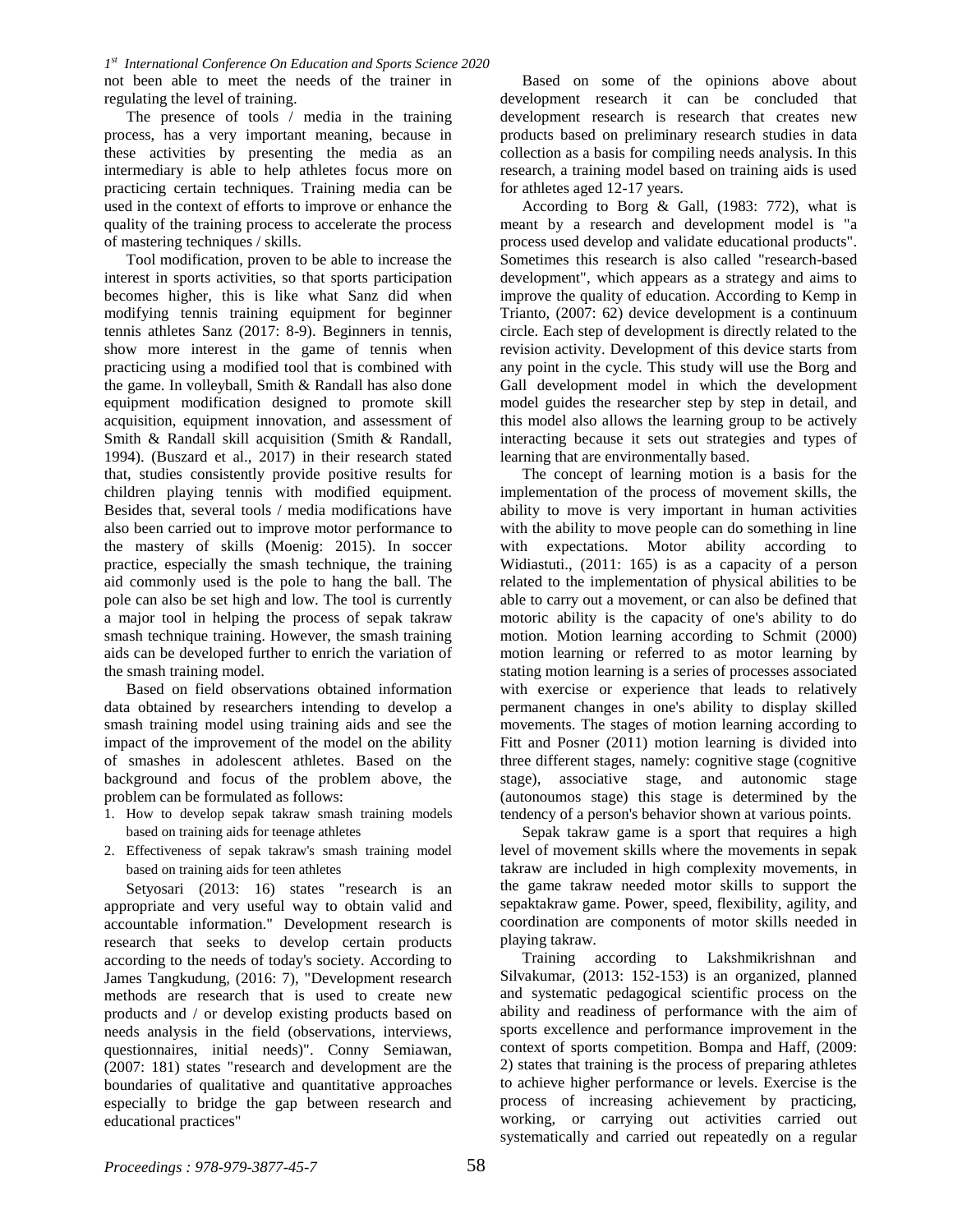basis with increasing burdens in order to increase achievement effectively, efficiently according to the expected goals.

The term "adolescence" or adolescents comes from the Latin "adolescere" which means growing into adulthood or in development into adulthood Desmita., (2010). Monks, Knoers and, Haditono, (2006) divide the age limit of adolescents between the age of 12 years to the age of 21 years. While in Indonesia, adolescence is still a period of study at school, generally they are still studying in Middle School, Senior High School or Higher Education. The State of Indonesia, sets adolescent boundaries close to the adolescent age limits (youth) set by the United Nations namely, ages 14-24 years. in this study the subject of adolescent athletes 12-17 years

*Sepak takraw is a popular sport in Southeast Asia. It is now played worldwide. "Sepak" means to kick in Malay, and "takraw" means ball in Thai* (Kubo at all 2016:986). The sepaktakraw game in Makassar was often called football which was mostly played by fishermen as pastime before they sailed to Hanif, (2015: 11).*Sepak takraw is a fast and action-packed acrobatic game played on a field with two opposing teams separated by net* (Nizam, K. & Sugiyanto, 2018:156) That is, sepak takraw is a fast-paced, actionpacked acrobatic game that is played on a field with two opposing teams separated by a net. Sepak takraw is a form of game played by two teams / teams, each team consisting of three players, sepak takraw is played on a field as wide as a badminton field using a net and a ball made of rattan or synthetic with a kicking motion or by using all members body except hands.

*Smash the ball towards your opponent is the most important and last work move in the motion work attack. Failure to smash your opponent's spaciousness will give the opponent an opportunity to counterattack, on the contrary the success of the smesh will produce a point for the Darwis attacking team (1992: 66). According to Hanif, (2015: 49) Smash is a series of movements consisting of: (1 ) the attitude of the prefix, (2) when repulsion, (3) when smash (when the body above). Smash in the game takraw there are 2 namely smash rolls and straight smashes.*

*Straight smash is a smash that is done by means of the position of the body back to the net, when doing the prefix and repulsion of the foot that is used as a pedestal is lifted first, after the descending legs do the repulsion with the pivot foot explosively, as soon as the pivot foot picks up the ball, then do the smash with the imposition of the back feet, when landing a foot after smashing a foot that does the repulsion landing first followed by a swinging foot. (Hanif, 2015: 36)*

*Pellett & Lox (1998: 453) states that in addition to the potential for improved performance, modifications in sports equipment must also be linked to increased self-efficacy (defined as a specific situation or form of confidence).*

In the realm of physical education, Metzler, (2011) states that modifications to equipment, space, and regulations to give teachers ideas about how to increase

or decrease the level of challenge or complexity to better suit students' abilities. According to Thrope in Olivares, Jaime, López, Luis., Calderón (2016: 208) in the pedagogical principle of modification becomes a key element of the game, although the essence and rules remain the same, the aim is to open up the possibility of exploring tactical sports problems or questionable sports categories.

Modification of smash aids in this study is to use a tool to hang a takraw ball that can be assembled (can be broken down into several metal units that can be reassembled), can be used for a single ball hanger, the ball is hung by a rope tied at the end of the pole on a tool made of iron whose height can be lowered and stretched using a rope in accordance with the height of the range, and can be used to hang 5 balls if the tool is combined as needed during the exercise.

The model developed in this research is the various takraw Smash practice models using smash training aids, which have been adapted to the physiological, anatomical, and motoric characteristics of athletes.

In the end, the development of the sepak takraw smash training model with the smash training aids will be packaged in a printed book package and equipped with interesting modification training aids.

# **2. Material and Methods**

This research was carried out in the soccer field takraw on the Tabrani Ahmad Road in the city of Pontianak, West Kalimantan. The research subjects were male athletes of PSTI Pontianak City. The time of research in February until September 2019, in this research and development refers to research research and development models, with the following details: (1) Preliminary Research, (2) Planning of model development, (3) Validation of experts and model revision , (3) Small group trials, (4) Product revisions (5) Large group trials, (6) Product revision II, (7) Model implementation, (8) Effectiveness and revision trials, (8) Product results

Research and development will be carried out by developing forms of sepaktakraw smash training models. The form of the model developed is prefix, core, end. Planning and drafting is done to provide clear instructions and guidelines for implementation both during research and during training. Proper drafting and planning will support the achievement of training objectives. The subjects of this study were teenage athletes. Based on this explanation, the development of the sepaktakraw smash training model using the smash training aids was compiled and developed in the form of a variation of the sepak takraw smash training model using the smash training aids.

The research on the development of the sepak takraw smash training model based on this training tool uses the Research and Development model of Borg and Gall (1883: 775) which consists of ten steps including: The research on the development of the sepak takraw smash training model based on this training tool uses the Research and Development model of Borg and Gall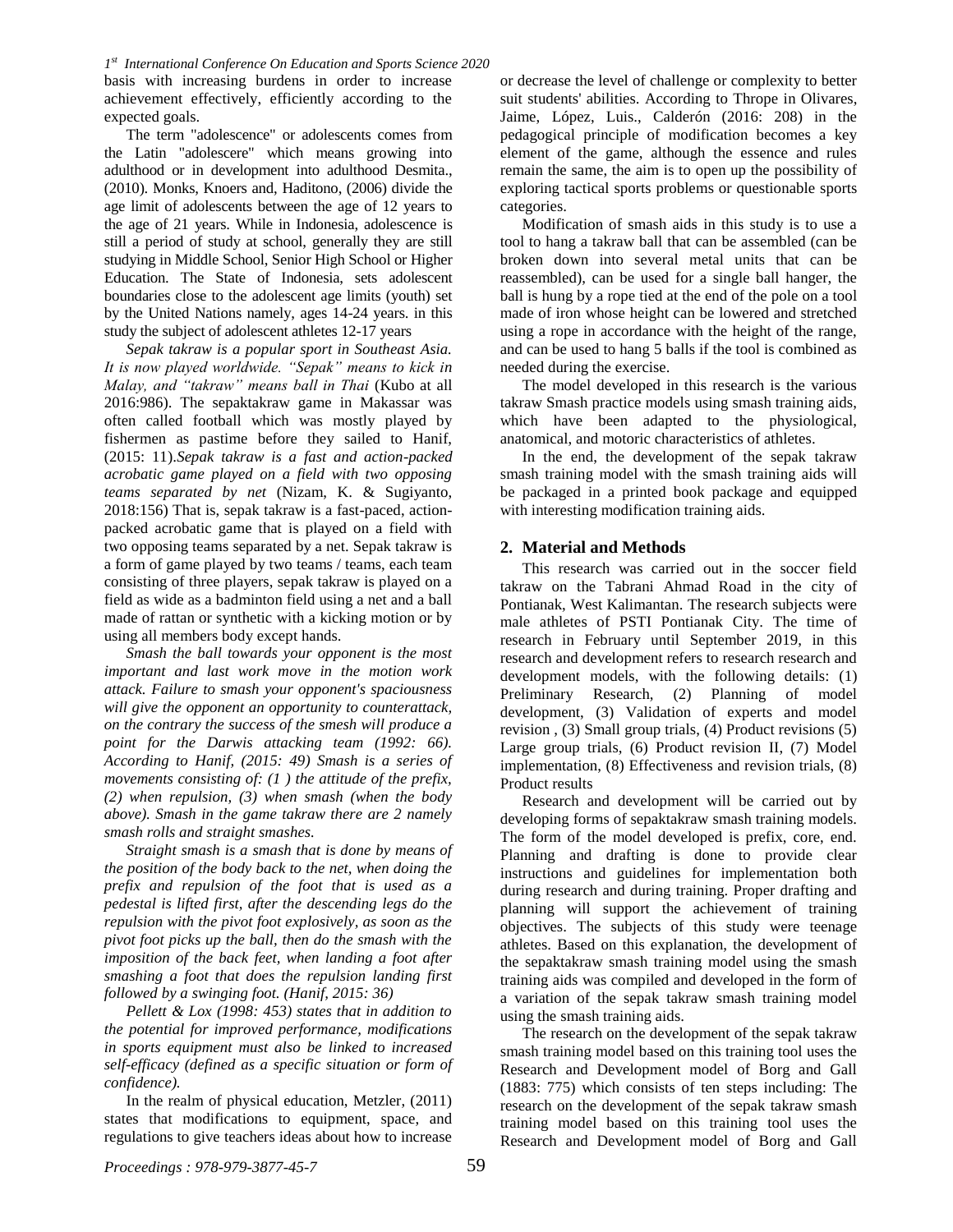*1 st International Conference On Education and Sports Science 2020* (1883: 775) which consists of ten steps including: Conducting research and information gathering (literature review, observation of subjects, preparation of report on subject matter) (2) Conduct planning (defining skills, formulating goals, determining teaching sequences, and small-scale trials) (3) Developing initial product forms (preparing teaching material, compiling handbooks, and evaluation equipment) (4) Conducting initial field tests ( use 6 - 12 subjects) (5) Revise the main product (in accordance with the recommendations of the initial field test results) (6) Carry out the main field test (with 30-100 subjects). (7) Conduct product revisions (based on suggestions and results of key field trials). (8) Field tests with 40-200 subjects (9) Final product revision (10) Making a report on the product in a journal, working with publishers who can distribute commercially.



**Figure 1.** *Research and Development* Borg dan Gall

The research on the development of the sepak takraw smash training model using a smash training tool consists of three stages, with design steps whose description of the explanation has been modified and harmonized with the objectives and actual research conditions. Ardhana explained "each developer can of course choose and determine the steps that are most appropriate for him based on the special conditions he faces in the process of developing Ardana (2002: 9). The instrument used in this study used test and non-test instruments. The test instrument used was the smash motion skills test instrument (developed by researchers who would previously be validated by a measurement test expert), the smash assessment test instrument to determine the effectiveness of the developed model. While the non-test instrument used was to use a questionnaire to analyze the needs for athletes and coaches, an expert evaluation questionnaire. The instrument for identifying needs in this study was designed with the aim of obtaining data on the opinions of trainers on the models they used or were currently using, and what kind of models they wanted. The initial and main field test instruments are based on the evaluation concepts of the athletes.



**Figure 2.** Design of Smash Exercise Model Design

## **3. RESULTS AND DISCUSSION**

Development of sepak takraw smash training models based on training aids containing 8 smash materials, namely (1) prefix / smash movement exercises, (2) leap motion exercises

(2) Punch accuracy training, (4) Hanging ball smash training model (fixed hanging ball), (5) Smash training with variations in ball position area (loose hanging ball), (6) Smash training model with variations in position and target area ( loose hanging balls), (7) Smash training model with variations in ball height (hanging off with a target) (8) Smash training with a throw

Based on expert tests conducted by 5 (five) experts. A variety of smash training models based on training aids as a whole are worth using. The amount of material that was originally 35 to 34 training materials are feasible and can be given or applied to athletes during training. From the results of small group trials, it can be concluded that the whole model of smash-based learning based on training aids is feasible to use because all subjects on a smallscale  $N = 20$  athletes are able to implement and apply all the learning models that researchers arrange. Based on the notes, suggestions and findings in the small group product development trial, Phase 2 (Two) revised. The target of testing a product development at this stage is the extent to which the product development can be implemented / can be applied in learning at a small scale, notes, suggestions and findings are more directed to the application suggestions or usage suggestions. After going through stage 2 (two) revisions, furthermore the development product is declared eligible to be tested on large groups or actual groups.

Large group trials conducted on trial subjects amounted to 40 athletes. then the product development for Revised Phase 3 (Three). Data obtained from field trials is used as a strong foundation in making improvements, revision of the final stage of the product development of the model of a sepaktakraw smash exercise based on training aids in pontianak city teenage athletes. On the basis of notes, suggestions and findings in large group trials, it can be concluded that all models are feasible and can be used.

The results of the model effectiveness test carried out in this study were by conducting tests on 20 athletes who were treated using sepaktakraw smash training models based on training aids in pontianak city adolescents as an experimental group, and 20 athletes as a control group or comparison group with training materials that are usually done by trainers.

The results of the effectiveness test are carried out with several stages of data analysis as follows:

a. Conditional Test Analysis

1) Test for normality

Data normality test of the variables is done by using lilliefors test. For more details can be seen in the following table:

*Proceedings : 978-979-3877-45-7*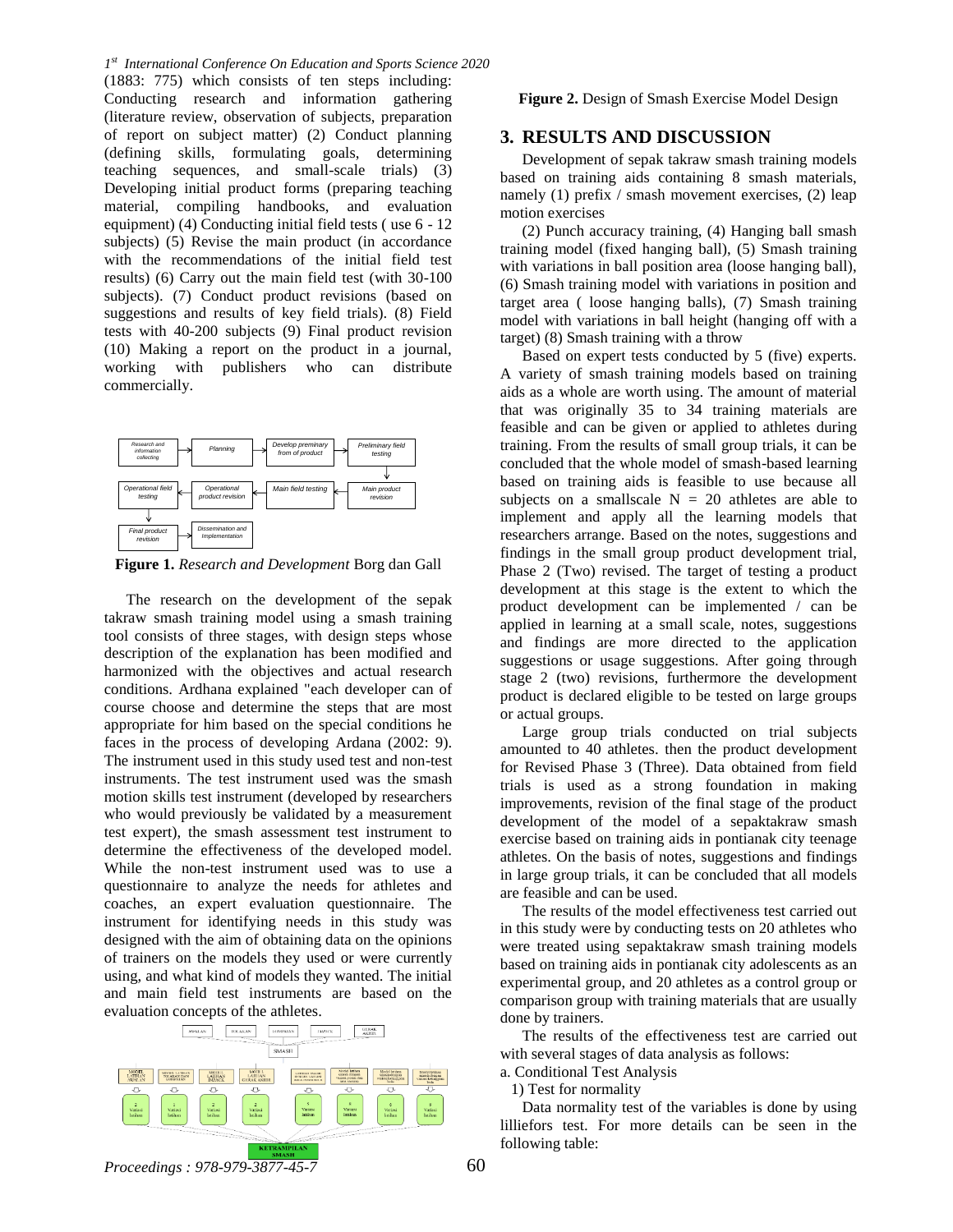#### *1 st International Conference On Education and Sports Science 2020*

| N <sub>0</sub> | Variabel                      | n  | L٥     | $L_{\text{label}}$ | Distribusi |
|----------------|-------------------------------|----|--------|--------------------|------------|
|                | tes awal kelompok eksperimen  | 20 | 0.0738 | 0.190              | Normal     |
| 2              | tes akhir kelompok eksperimen | 20 | 0.1492 | 0.190              | Normal     |
| 3              | tes awal kelompok control     | 20 | 0.0821 | 0.190              | Normal     |
|                | tes akhir kelompok control    | 20 | 0.1134 | 0.190              | Normal     |

**Table 1.** Summary of the test data normality distribution

# 1) Homogeneity Test

| No | Variabel                | n  | Fhitung | $F_{\text{table}}(\alpha = 5\%)$ | Keterangan |
|----|-------------------------|----|---------|----------------------------------|------------|
|    | kelompok eksperimen     | 20 | 2,08    | 2,15                             | Homogen    |
|    | kelompok control        | 20 | 1,73    | 2,15                             | Homogen    |
|    | kelompok eksperimen dan | 20 | 0,88    | 2,15                             | Homogen    |
|    | control                 |    |         |                                  |            |

**Table 2.** Summary of homogeneity tests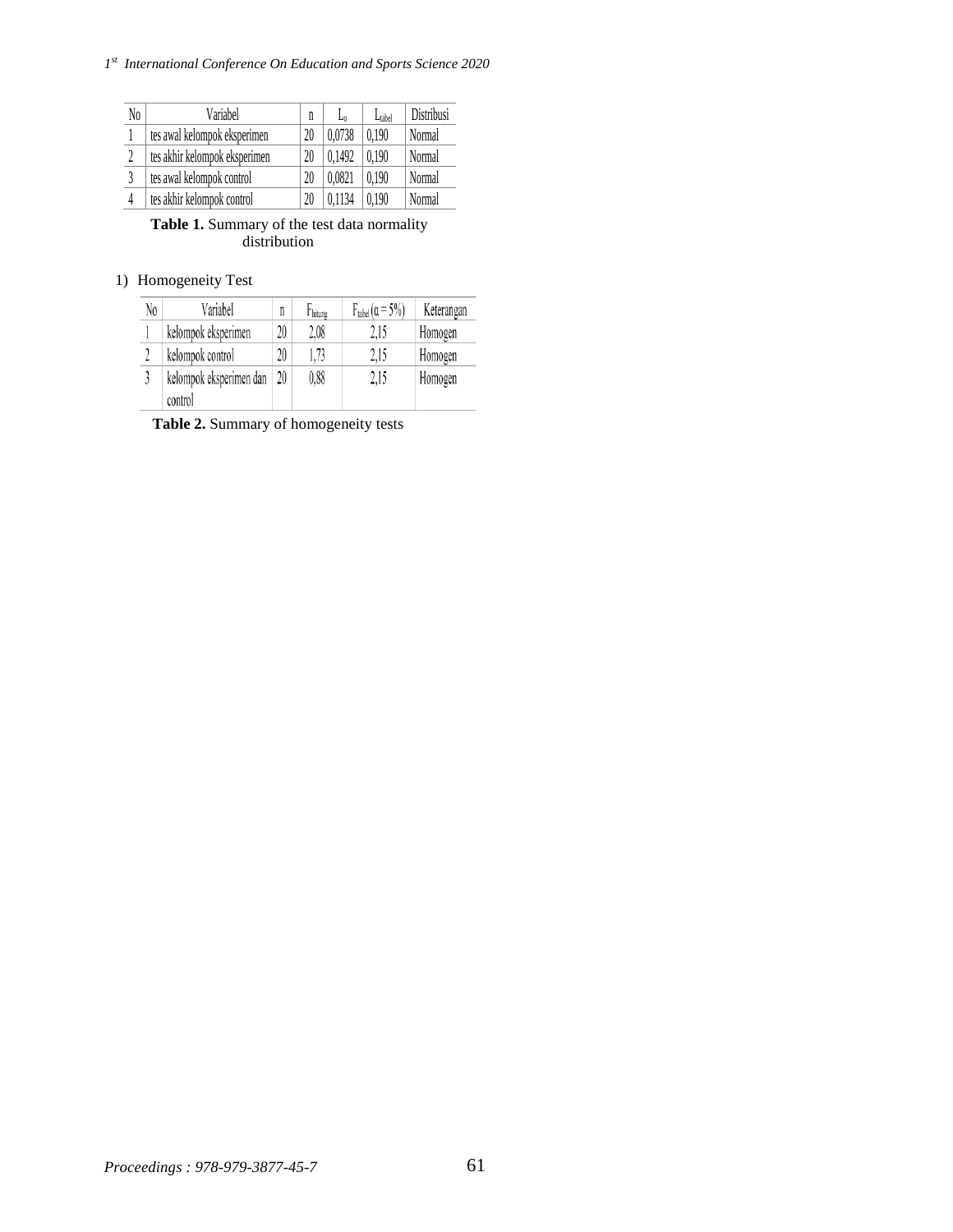- *1 st International Conference On Education and Sports Science 2020*
- a. Dependent Sample T Test and Independent Sample (Paired sample t-test)

Because the normality and homogeneity tests of the data meet the parametric test requirements (normally distributed and homogeneous data), a parametric comparison test is performed with Paired Two Sample for Means with each group (between the pretest and posttest tests). Furthermore, the difference test between groups is calculated, namely the experimental group with a special control group on the results of the final test / posttest with parametric comparison testing using t-Test: Two-Sample Assuming Equal Variances. As follows:

1) Dependent T-Test Initial Test Sample and Final Test Group Experiment

|       | Rata-rata           | N  | <i>thitung</i> | t <sub>tabel</sub> | Kesimpulan |
|-------|---------------------|----|----------------|--------------------|------------|
|       | Pretest   Post test |    |                | $\alpha = 0.05$    |            |
| 50,15 | 59.52               | 20 | 9.67           | 2.101              | Signifikan |

## **Table 3.** Summary of T Test Results for Dependent Sample Initial Tests and Final Tests of Experimental Groups

2) Dependent T-Test Initial Test Sample and Control Test Final Test

Berdasarkan hasil analisis uji beda mean dengan uji T Dependen sampel kelompok kontrol maka diperoleh hasil sebagai berikut:

| Rata-rata |           | N  |                               | <b>I</b> tabel  | Kesimpulan |
|-----------|-----------|----|-------------------------------|-----------------|------------|
| Pretest   | Post test |    | <i><b><i>U</i></b></i> hitung | $\alpha$ = 0.05 |            |
| 49,84     | 53.73     | 20 | 4.68                          | 2.101           | Signifikan |

**Table 4.** Summary of T Test Results for Dependent Sample Initial Tests and Final Tests of Control Groups Uji T Independen Sample Final test of the experimental group and final test of the Control Group

Because the homogeneity test results of the Fcount variance are smaller than the Ftable data, it is stated to have the same variance (equal variance), therefore a T test (Test: Two-Sample Assuming Equal Variances) is conducted for the same variant as the Polled Variance formula. Based on the results of the analysis of the T test for the same variant as the Polled Variance formula for the final test of the experimental group and the final test of the control group, the following results are obtained: **Kan-atia**<br>
East Poortest **No. 1**<br>
Internal of  $\frac{1}{2}$   $\frac{1}{2}$   $\frac{1}{2}$   $\frac{1}{2}$   $\frac{1}{2}$   $\frac{1}{2}$   $\frac{1}{2}$   $\frac{1}{2}$   $\frac{1}{2}$   $\frac{1}{2}$   $\frac{1}{2}$   $\frac{1}{2}$   $\frac{1}{2}$   $\frac{1}{2}$   $\frac{1}{2}$   $\frac{1}{2}$   $\frac{1}{2}$   $\frac{$ 

| Rata-rata                          |                                  |    |                |                                       |            |
|------------------------------------|----------------------------------|----|----------------|---------------------------------------|------------|
| Post test<br>kelompok<br>esperimen | Post test<br>Kelompok<br>kontrol | N  | <i>thitung</i> | t <sub>tabel</sub><br>$\alpha = 0.05$ | Kesimpulan |
| 59.52                              | 53,73                            | 40 | 2.21           | 2,028                                 | Signifikan |

## **Table 5.** Summary of T Test Results: Two-Sample Assuming Equal Variance of the final test of the

experimental group and the final test of the control group

After testing the parametric comparison with t-Test: Two-Sample Assuming Equal Variances it was found that there were differences between the results of the smash skills test in the experimental group and the results of the smash skills test in the Control group. So henceforth it is necessary to know the magnitude of increasing smash skills, in this study researchers used a gain score test. The data gain scores are as follows:

| <b>Criteria</b> | K. Exsperiment Percentage |     | K. Control | <b>Percentage</b> |
|-----------------|---------------------------|-----|------------|-------------------|
| High            |                           | 5%  |            | 0%                |
|                 |                           | 60% |            | 75%               |
| Low             |                           | 35% |            | .5%               |





**Graph 4.15** Gain Score for Smash Skills in the Experiment and Control Groups.

From the calculation of the data above, it can be concluded that the experimental group smash skills treated with training-based smash training in Pontianak city athletes are better than the control group smash skills.

# **4. CONCLUSION**

Based on the results of the needs analysis, expert assessment, field trials and discussion of the results of development research on the development of training model products based on smash training aids, it can be concluded that:

- 1. Development Research has been successfully carried out and a development product has been produced in the form of a training model based on smash training aids
- 2. Product development in the form of a training model based on smash training aids, after being tested in the test the effectiveness of the model has been proven to improve the results of the Smash ability of the Takraw athletes in Pontianak City

## **REFERENCES**

[1] Borg. W. R & Gall, M. D. (1983). Borg. W. R &